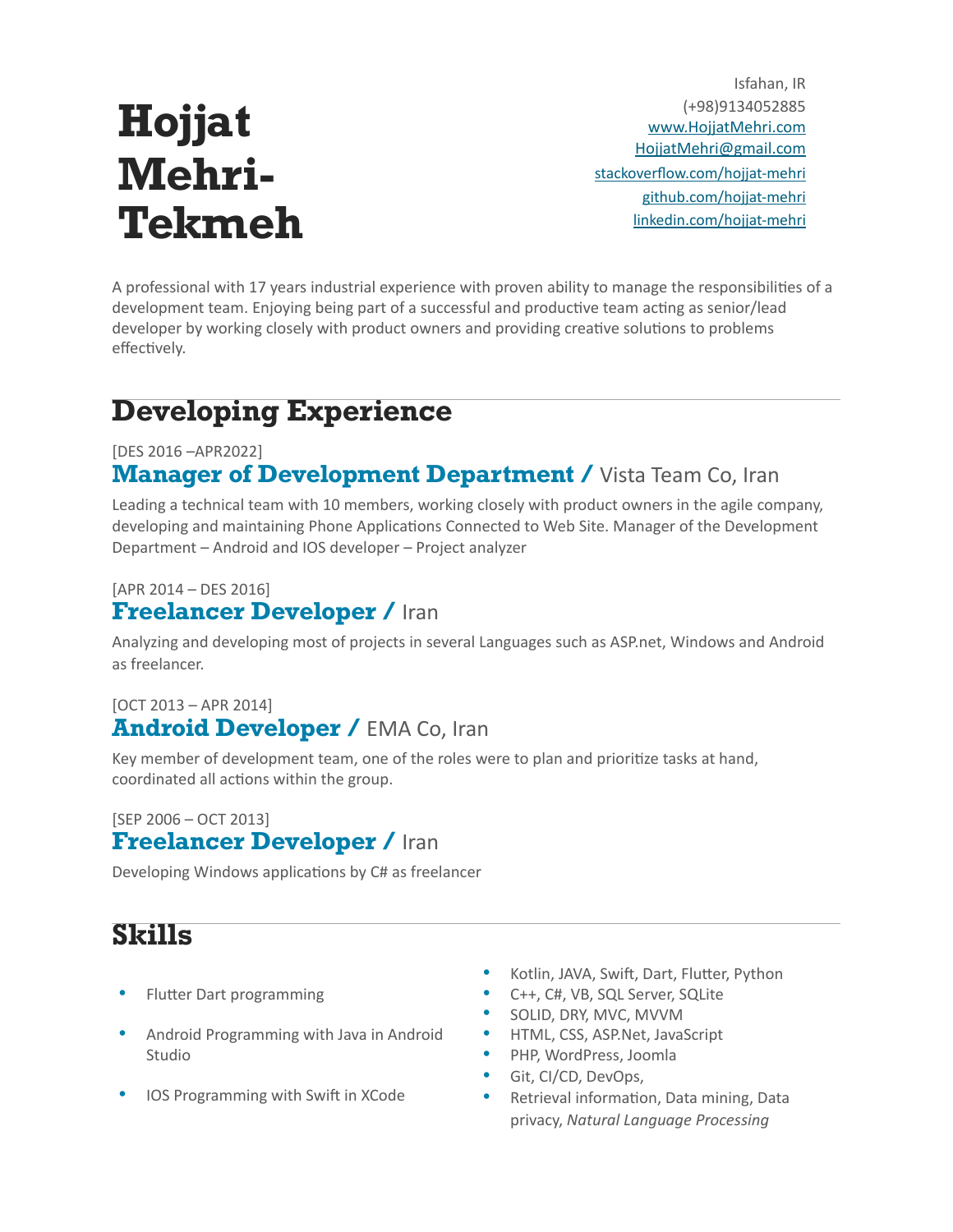# **Education**

#### [OCT 2017 - PRESENT]

### **PHD Student of Computer Software / Azad Najaf Abad University,**

#### Iran

Right now, I'm student in PHD level in Computer Software Engineering. Dedicated on Big data, Text mining, Privacy in data mining, Information retrieval,

#### [SEP 2017] **MSc Information Computer Software / Azad Najaf Abad**

#### University, Iran

Dedicated on Software engineering, Data Structure and Algorithm, AI, Distributed operating system, Distributed data, Data mining, Privacy in data mining. Title of these: "Improve the Speed of Plagiarism Detection in Persian Texts by Using BLAST".

#### [SEP 2013]

### **BSc Computer Software/** Aghigh, Iran

Studied Data Structure and Algorithm, AI, Software engineering, Operating system, C++ Programming language, OOP programming language, Web programming, Relational Database.

## **Educational Research Interests**

- Data mining
- Privacy in data mining
- Text mining
- Plagiarism detection
- Big data
- Privacy preserving data mining
- IOT
- Retrieval information

# **Publications**

[SEP 2017] **Master's thesis Title of these:** "Improve the Speed of Plagiarism Detection in Persian Texts by Using BLAST".

[SEP 2016]

I had published a survey paper in Persian conference titled: "A review of content-based plagiarism detection methods" [https://www.civilica.com/Paper-ITCC03-ITCC03\\_180.html](https://www.civilica.com/Paper-ITCC03-ITCC03_180.html)